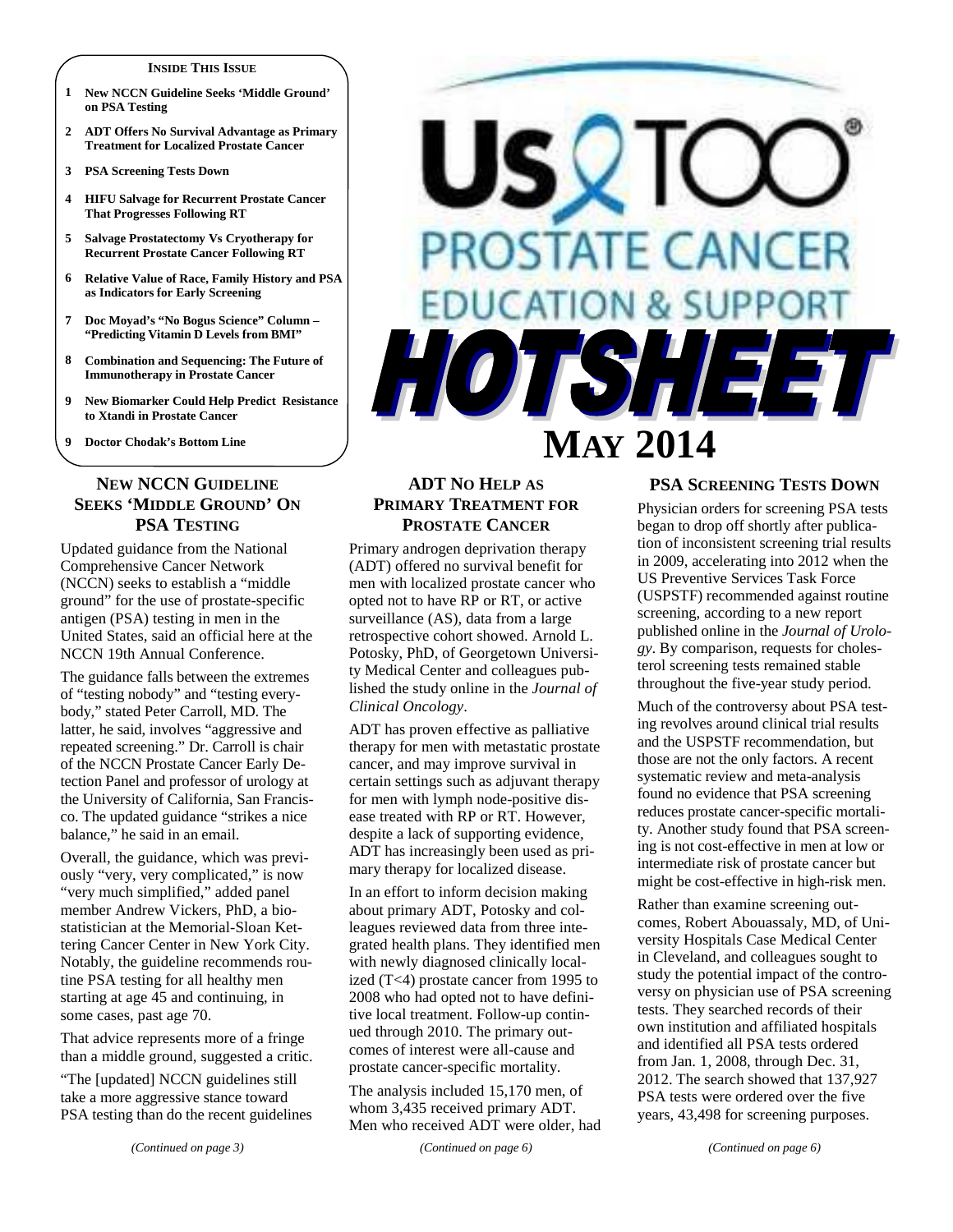

**DONATIONS/GIFTS TO US TOO ARE TAX DEDUCTIBLE**

2720 S. RIVER RD., STE 112, DES PLAINES, IL 60018 PHONE: (630) 795-1002 / FAX: (630) 795-1602

**WEBSITE: WWW.USTOO.ORG**

COPYRIGHT 2014, US TOO INTERNATIONAL, INC.

# **HIGH-INTENSITY FOCUSED ULTRASOUND AS SALVAGE THERAPY FOR PATIENTS WITH RECURRENT PROSTATE CANCER AFTER RADIOTHERAPY**

Song W, Jung US, Suh YS

**Korean J Urol 2014; 55: 91–96.** 

**Purpose:** To evaluate the oncologic outcomes and postoperative complications of high-intensity focused ultrasound (HIFU) as a salvage therapy after external-beam radiotherapy (EBRT) failure in patients with prostate cancer.

**Materials and Methods:** Between February 2002 and August 2010, we retrospectively reviewed the medical records of all patients who underwent salvage HIFU for transrectal ultrasound-guided, biopsy-proven locally recurred prostate cancer after EBRT failure (by ASTRO definition: prostate-specific antigen [PSA] failure after three consecutive PSA increases after a nadir, with the date of failure as the point halfway between the nadir date and the first increase or any increase great enough to provoke initiation of therapy). All patients underwent prostate magnetic resonance imaging and bone scintigraphy and had no evidence of distant metastasis. Biochemical recurrence (BCR) was defined according to the Stuttgart definition (PSA nadir plus 1.2 ng/mL).

**Results:** A total of 13 patients with a median age of 68 years (range, 60-76 years) were included. The median pre-EBRT PSA was 21.12 ng/mL, the pre-HIFU PSA was 4.63 ng/mL, and the period of salvage HIFU after EBRT was 32.7 months. The median follow-up after salvage HIFU was 44.5 months. The overall BCR-free rate was 53.8 percent. In the univariate analysis, predictive factors for BCR after salvage HIFU were higher pre-EBRT PSA (p=0.037), pre-HIFU PSA (p=0.015), and short time to nadir (p=0.036). In the multivariate analysis, there were no significant predictive factors for BCR. The complication rate requiring intervention was 38.5 percent.

**Conclusions:** Salvage HIFU for prostate cancer provides effective oncologic outcomes for local recurrence after EBRT failure. However, salvage HIFU had a relatively high rate of complications.

# **POPULATION-BASED COMPARATIVE EFFECTIVENESS OF SALVAGE RADICAL PROSTA-TECTOMY VS CRYOTHERAPY**

Friedlander DF, Gu X, Prasad SM, et al

## **Urology 2014; 83: 653–657**

**Objective:** To characterize populationbased practice patterns, disease-specific and overall mortality, and cost associated with salvage cryotherapy (SCT) vs salvage radical prostatectomy (SRP).

**Methods:** We retrospectively identified 440 men who failed primary radiation therapy and subsequently underwent SCT ( $n = 341, 77.5$  percent) or SRP ( $n =$ 99, 22.5 percent) between 1992 and 2009 from Surveillance, Epidemiology, and End Results-Medicare linked data. Propensity score analyses were used to compare overall and prostate cancerspecific mortality and associated Medicare expenditures for SRP vs SCT.

**Results:** Men undergoing SCT were more likely to be white  $(P \le 0.001)$ , less likely to be high school graduates ( $P =$ 0.008), and experienced shorter median time from diagnosis to salvage therapy  $(44.1 \text{ vs } 60.1, P < 0.001)$  and from primary radiotherapy to salvage therapy (38.7 vs 55.8 months, P <0.001). In adjusted analyses, overall mortality was higher (21.6 vs 6.1 deaths/100 person years, P <0.001) for SRP vs SCT. There was a trend for higher prostate cancerspecific death rates with SRP vs SCT  $(6.5 \text{ vs } 1.4 \text{ deaths}/100 \text{ person years}, P =$ 0.061). Medicare expenditures for SRP vs SCT were more than 2-fold higher (\$19,543 vs \$8,088, P <0.001).

**Conclusion:** SRP vs SCT is associated with higher overall mortality and greater health care expenditures. However, longer follow-up is needed to assess long-term functional outcomes and cancer control.

**Want to learn more about local prostate cancer support group activities? Read the**

CHAPTER NEWS!

**at www.ustoo.org!**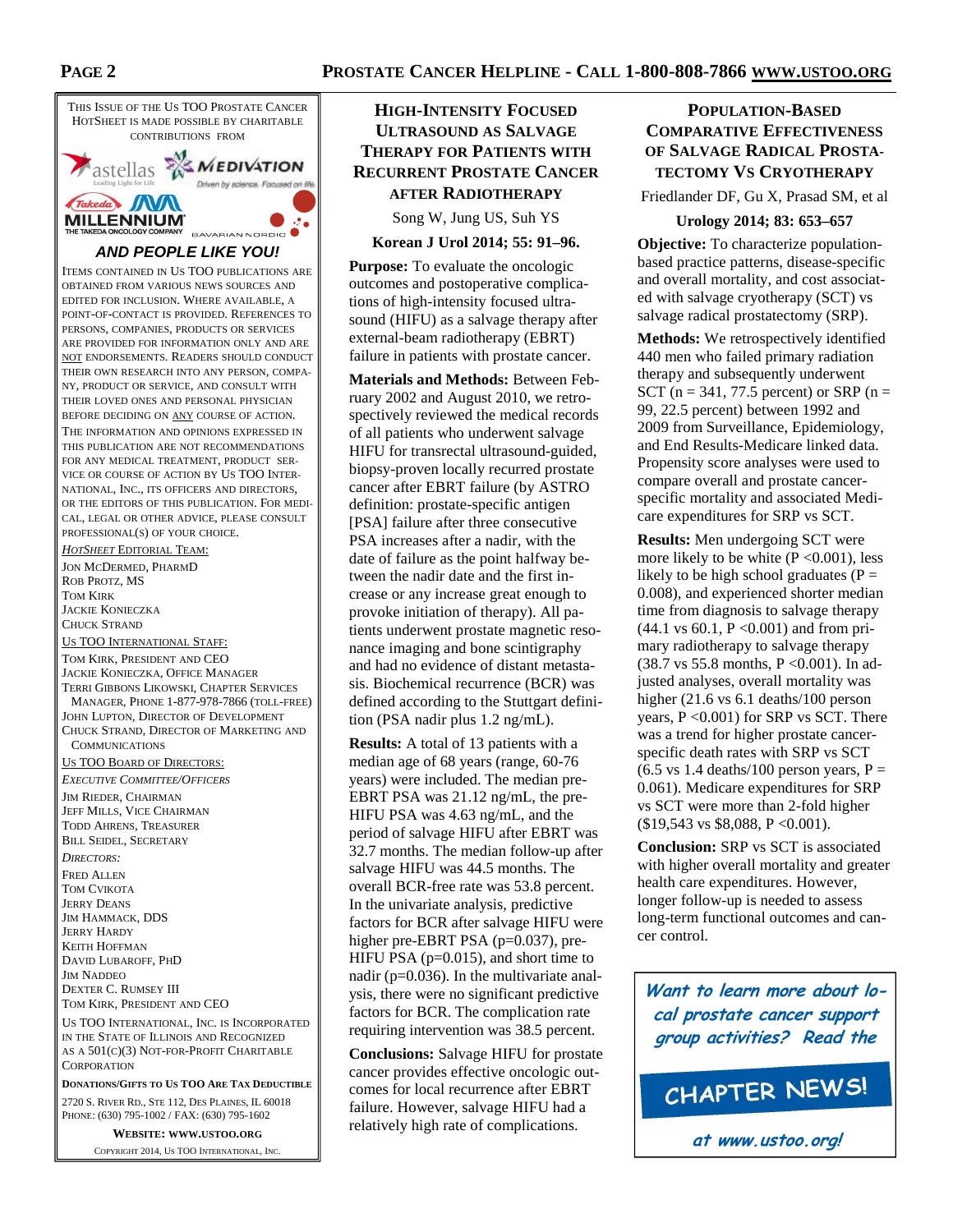## **NEW NCCN GUIDELINE SEEKS 'MIDDLE GROUND' ON PSA TESTING** *(Continued from page 1)*

issued by the American College of Physicians, the American Cancer Society, and American Urology Association [AUA]," said Richard Hoffman, MD, professor of internal medicine at the University of New Mexico in Albuquerque.

For example, the most recent guidance from the AUA calls for routine PSA testing in healthy men, but only for those 55 to 69 years of age. The NCCN guidance obviously conflicts with the US Preventive Services Task Force (USPTF) recommendation against PSA testing in healthy men, Dr. Hoffman noted. That organization said the potential harms outweigh the benefits.

Still, the updated NCCN guidelines are an improvement from the old NCCN recommendations. "The new version is designed to be more evidence-based and to reduce testing and overdiagnosis," he said in an email.

Both Dr. Carroll and Dr. Vickers emphasized that the key to the usefulness of the updated guidance is that it is linked to the NCCN prostate cancer treatment guidelines. "This should translate into less overtreatment," they said.

"The NCCN has famously recommended the use of active surveillance instead of definitive treatment in early-stage low-risk disease. Half of all PSAdetected prostate cancers are low-risk disease," Dr. Vickers explained.

Overall, the updated guidance seeks to "maximize the benefit and minimize the harm" of PSA testing, he said. Nevertheless, Dr. Hoffman, as an internist, has a pointed complaint about the NCCN recommendation to use PSA testing in age groups that have not been evaluated in randomized controlled trials.

The "best evidence supports the use of serum PSA for the early detection of prostate cancer," according to the discussion section of the updated NCCN guidelines on the early detection of prostate cancer. However, the specifics of when, who, and how often to perform PSA testing "remain major topics of debate," the report reads.

So how did the NCCN decide on age 45, which is an apparently novel age at which to start testing? The decision was not made on the basis of evidence from

the recent randomized trials conducted in Europe, which found a mortality benefit with screening but focused primarily on men 55 to 69 years of age.

Instead, the recommendation comes from observational data that suggest baseline PSA testing of men in their 40s and early 50s might allow for future prostate cancer risk stratification. Some of these data come from a large study of Swedish men in which a single PSA test before age 50 predicted subsequent prostate cancer risk up to 30 years later, as reported by Medscape Medical News.

"This suggests that one could perform early baseline testing and then determine the frequency of testing based on risk," reads the updated NCCN guidance. In the words of Dr. Carroll, "a baseline PSA trumps family history or ethnicity as a [prostate cancer] risk factor."

Indeed, the updated guideline calls for informed testing starting at age 45, with annual to biannual testing in those with a PSA above the age-specific median. For those below the median, a retest at age 50 is recommended. The median PSA levels are 0.7 ng/mL for men 40 to 49 years of age and 0.9 ng/mL for men 50 to 59 years. Annual or biannual follow-up is recommended for all men with a PSA value above 1.0 ng/mL.

Dr. Hoffman does not agree with this strategy. "The suggestion to start discussions about a baseline PSA test in men 45 to 49 years is troubling," he said. "We have no evidence that closely following men with an elevated PSA level will ultimately reduce prostate cancer mortality," he explained. "Testing younger men could lead to more falsepositive results and unnecessary biopsies," Dr. Hoffman pointed out.

Also, he noted, it is not known whether treating a cancer diagnosed at age 50 results in worse outcomes than treating a cancer diagnosed at age 45. "However, we do know that the younger men will have that much longer to live with treatment complications and the psychological burdens of a cancer diagnosis."

Identifying the ideal age at which to discontinue testing is even more elusive than determining the start age, according to the NCCN panel. The panel members

uniformly agreed that PSA testing should only be offered to men with a life expectancy of more than 10 years. However, the stop date was not a unanimous decision. Therefore, the NCCN offers clinicians a set of cut-offs. Clinicians can discontinue screening at age 69; continue screening up to age 74 but increase the PSA threshold for biopsy in men 70 to 74 years; or discontinue screening at 75 years for men who have a PSA below 3.0 ng/mL.

Again, Dr. Hoffman has concerns about this guidance. "The updated version is also in contrast with other guidelines, including the AUA, which have backed off from recommending screening for men over the age of 70," he said.

The updated NCCN guideline also states that men should generally be referred for a prostate tissue biopsy when their PSA exceeds 3 ng/mL. "This creates problems," said Dr. Hoffman. "PSA increases with age, and using this low threshold will increase the number of false-positive tests and subject men to the harms of biopsy, which are now recognized to include a substantial risk for serious infections.

"The AUA suggests a biopsy threshold of 10 ng/mL to reduce these risks," he added.

Presented at the 19th Annual NCCN Conference, 14 March 2014 *Medscape Medical News, 19 March 2014* 

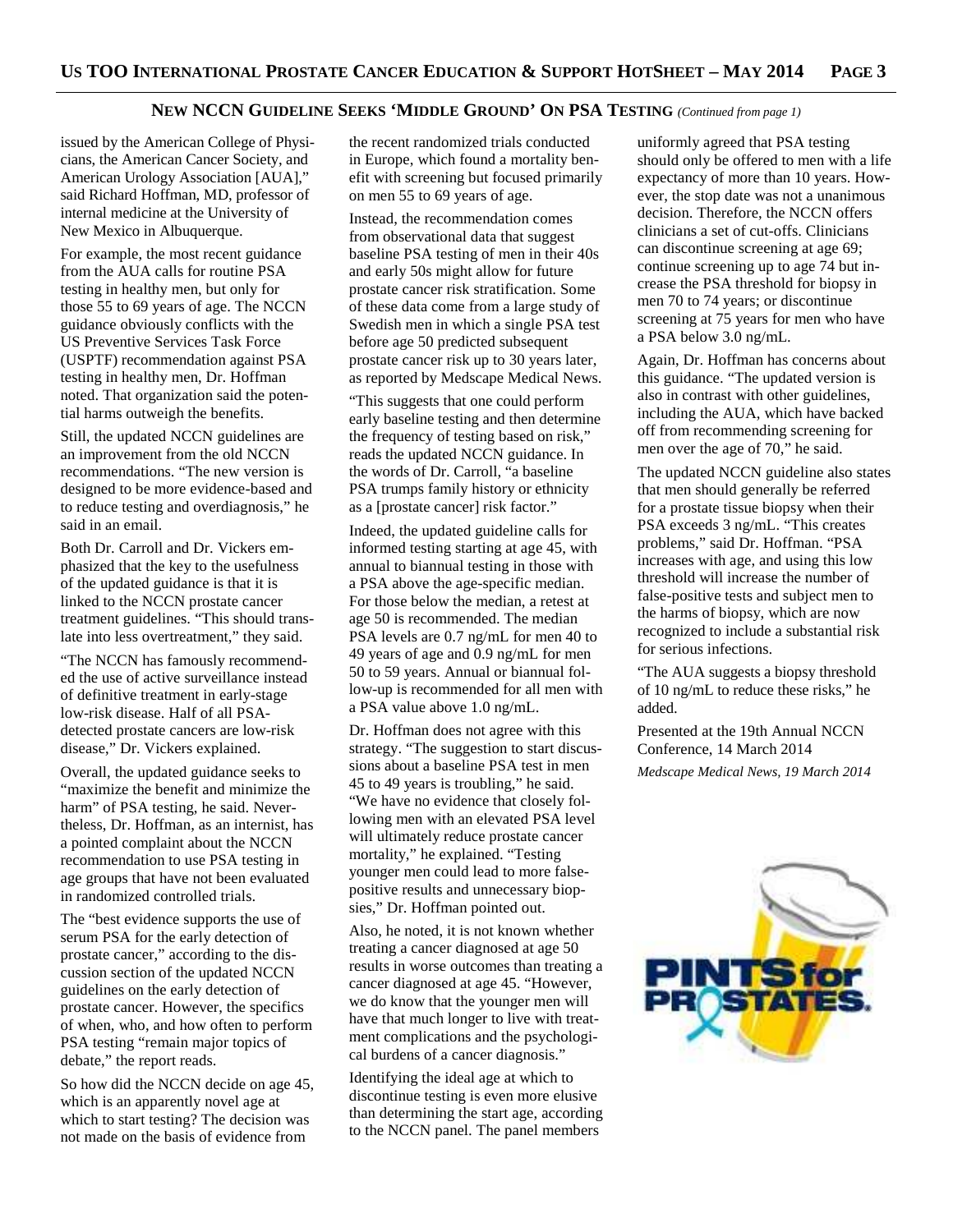# **RELATIVE VALUE OF RACE, FAMILY HISTORY AND PROSTATE -SPECIFIC ANTIGEN AS INDICA-TIONS FOR EARLY INITIATION OF PROSTATE CANCER SCREENING**

Vertosick EA, Poon BY, Vickers AJ

## **J Urol 3 April 2014, Epub**

**Introduction:** Many guidelines suggest earlier screening for prostate cancer for high-risk men, defined in terms of race and family history. Recent evidence has suggested that a baseline prostatespecific antigen (PSA) level is strongly predictive of long-term risk of aggressive prostate cancer. We compared the utility of risk-stratifying early screening by race, family history and PSA at age 45.

**Methods:** Using estimates from the literature we calculated the proportion of men targeted for early screening using either family history, African-American race or PSA as the criterion for high risk. We calculated the proportion of prostate cancer deaths that would occur in those men by age 75.

**Results:** Screening based on family history would involve 10 percent of men accounting for 14 percent prostate cancer deaths. Using African-American race as a risk criterion would involve 13 percent of men accounting for 28 percent deaths. In comparison, 44 percent of prostate cancer deaths occur in the 10 percent of men with the highest PSA levels at age 45. In no sensitivity analysis for race and family history did the ratio of risk group size to number of prostate cancer deaths in that risk group approach that of PSA.

**Discussion:** Basing decisions for early screening on PSA at age 45 gave the best ratio between men screened and potential cancer deaths avoided. Given the lack of evidence that race or family history affects the relationship between PSA and risk, PSA-based risk stratification would likely include any African-Americans or those with a family history destined to experience aggressive disease. Differential screening based on risk should be informed by baseline PSA.

## **DOC MOYAD'S WHAT WORKS & WHAT IS WORTHLESS COLUMN, ALSO KNOWN AS "NO BOGUS SCIENCE" COLUMN**

# **"Step right up and let me predict your vitamin D level without a blood test?**"

Mark A. Moyad, MD, MPH, Univ. of Michigan Medical Center, Dept. of Urology **Editor's note:** Us TOO has invited certain physicians and others to provide information and commentary for the *HotSheet* to enrich its content to empower the reader. This column contains the opinions and thoughts of its author and is not necessarily those of Us TOO International.

#### **Bottom Line:**

A new study suggests that vitamin D blood levels before prostate cancer surgery were NOT associated with an increased risk of aggressive prostate cancer. And, other studies now suggest that predicting your vitamin D blood level based on your lifestyle is fairly accurate so many folks may not need a blood test in the future. Step right up! Moyad is going to guess your vitamin D level based on your overall health, weight, exercise level, and diet and I will only charge you a case of beer for my services!

———————————————— Columbia University urologic researchers published a wonderful little study on 100 consecutive men with a vitamin D blood test about to have a radical prostatectomy.<sup>1</sup> They essentially found no correlation with higher or lower vitamin D blood levels and adverse or poor pathology after surgery (one-third of their patients were deficient). So, this study preliminarily suggests that vitamin D might have no impact on prostate cancer. But the authors acknowledge that there has been so much mixed information that it is tough to predict if vitamin D will really end up having an impact on cancer. (I am not optimistic.)

Simultaneously, there have been studies showing the strong correlation between lifestyle changes and higher vitamin D blood levels. $^{2,3}$  For example, the amount of time you spend outdoors, greater physical activity, and the more you consume foods/supplements (like a multivitamin) with vitamin D the greater the chance of having a higher vitamin D blood level. However, individuals with higher BMI (greater weight/waist size), elderly, and those in poor health were more likely to have low blood levels of vitamin D. The problem with vitamin D right now is the test is being ordered more than ever before but the research on the benefits of vitamin D for overall health (except bone health) is getting weaker/more controversial than ever before. For example, in one of the best

trials for weight loss over 12 months it did not work better than placebo in women. (Male studies have been similar.)<sup>4</sup> The biggest concern I have had about vitamin D over the years is there has been so much emphasis on taking large amounts of this supplement to improve overall health rather than educating folks on the fact that as individuals become healthier, their vitamin D level naturally begins to increase. In other words, it is not the vitamin D that makes you healthy but healthy people make vitamin D look good.

So, instead of an obsession with taking mega-doses of vitamin D it should be an indicator to work on lifestyle changes to lose weight and exercise more. And, if this does not increase your vitamin D blood level then taking the supplement in higher dosages may make more sense. Regardless, I do believe in a few years I will be able to guess your vitamin D blood level with good accuracy after you fill out a questionnaire.

Wow! Think about it! I could travel with the circus or carnivals all over and yell "Step right up and let me guess your vitamin D level." But before that you have to step on a scale so I know your true weight and waist size (okay, this is cheating but I think you get my point). Anyhow, after I guess your vitamin D blood level and it is confirmed by your doctor that it is indeed accurate, you have to donate to my beer fund. And, the good news is that moderate alcohol intake has been associated with a higher vitamin D blood level in some studies!<sup>5</sup> So, this is a win-win situation; I save you money on future blood tests and you give me beer instead of money!

#### References:

- 1. Berg WT, et al. Clin Genitourinary Cancer 2014
- 2. Tran B, et al. Clin Endocrinol (Oxf) 2013.
- 3. Sohl E, et al. Am J Clin Nutr 2014.
- 4. Mason C, et al. Am J Clin Nutr 2014.
- 5. Larose, TL, et al. J Epidemiol Community Health.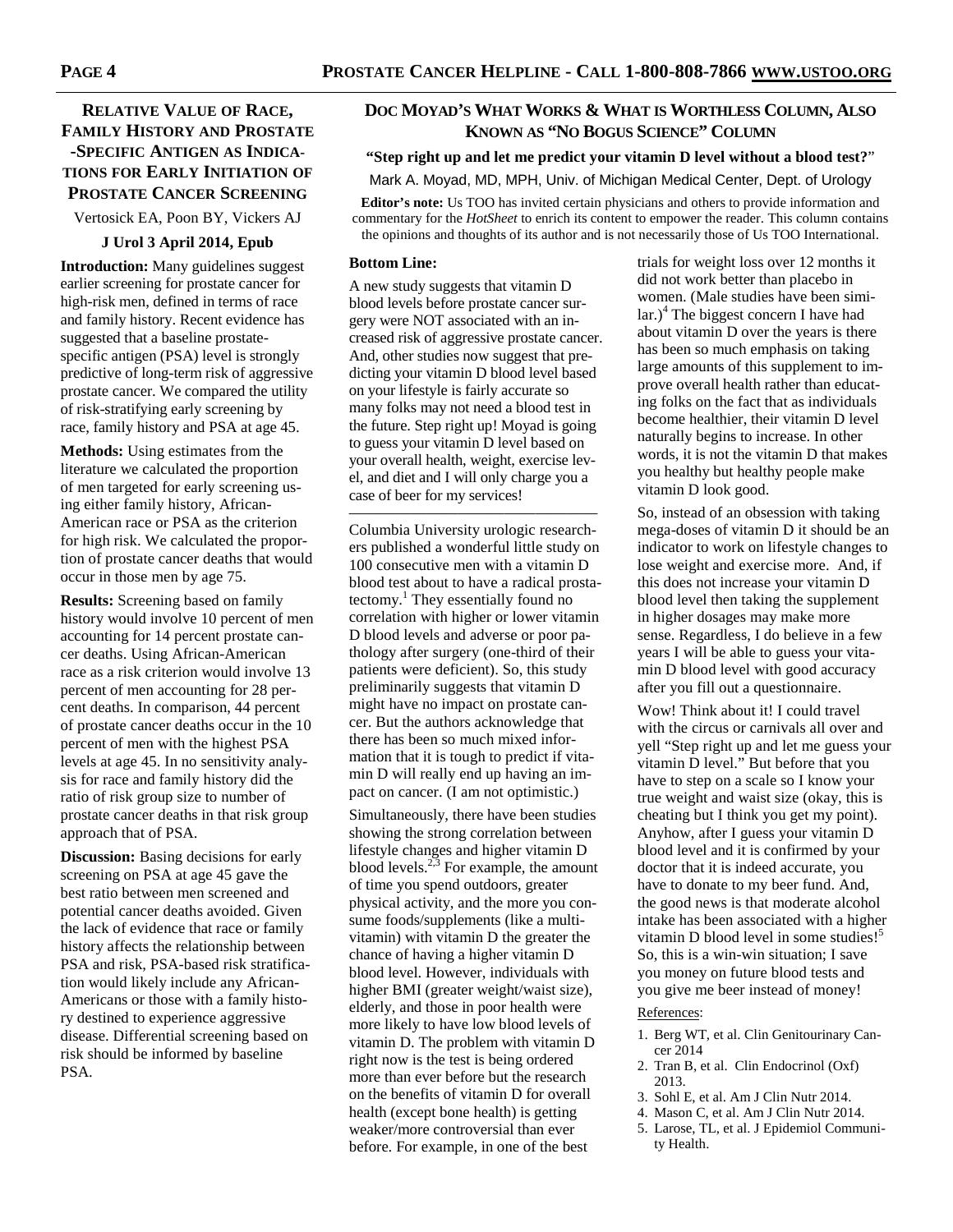## **COMBINATION AND SEQUENCING: THE FUTURE OF CANCER IMMUNOTHERAPY IN PROSTATE CANCER**

*By Alex Franzusoff, PhD, SVP Research & Development, Bavarian Nordic* 

Until a few years ago, the only treatment shown to improve overall survival (OS) for prostate cancer patients was chemotherapy. Since 2010, patients now have a number of FDA approved options including targeted therapies such as abiraterone (Zytiga®) and enzalutamide (Xtandi®), the radiotherapy Radium-223 (Xofigo®) and the first approved immunotherapy, sipuleucel-T (Provenge®). Additionally, promising investigational therapies are being developed, such as PROSTVAC®, a cancer immunotherapy which showed an 8.5 month improvement in median overall survival versus the control group in a randomized, placebo controlled Phase 2 study. A global Phase 3 trial is currently underway.

While these new therapies represent a significant improvement in treatment options for prostate cancer patients, it is becoming clear that their true potential will depend on how successfully we can combine these treatments to maximize their therapeutic benefits. Cancer immunotherapy is expected to serve as the foundation for future combination therapeutics because they've historically shown low levels of toxicity due to their unique mechanisms of action.

## So…*What is Cancer Immunotherapy?*

Our body's own immune system is actually a very capable defense system, constantly protecting us from threats like bacteria, viruses and even cancer. However, while our immune system can effectively target and kill most invaders to the body, especially if the immune system is pre-trained with preventive vaccines, malignant cancer cells are often ignored by the immune system and begin to grow unchecked. The ability of cancer cells to evade the immune system is what makes cancer so difficult to treat. But what if we could teach the body to recognize these cancer cells and fight them off?

The term "cancer immunotherapy" encompasses treatments designed to help the body's immune system to identify and attack these cancerous cells. Because immunotherapies aim to trigger an immune response to tumor cells, rather than directly attacking the cancer, they

have been associated with milder sideeffects than traditional chemotherapy and hormone treatments. It should also be noted however, that time and repeated dosing are needed before the immunotherapy can successfully train the immune system to recognize and begin eliminating cancer cells. Recently, interest in the cancer immunotherapies has grown tremendously, particularly in anticipation of their potential in combination, either with other immunotherapies or anti-androgen therapies and radiotherapy. By attacking the cancer from multiple angles, oncologists believe that we could see significantly improved treatment outcomes, and revolutionize how we treat prostate cancer and other cancers.

#### *How will these treatments be combined?*

In chemotherapy, we basically blast large amounts of cyto-(or cell) toxic therapy at cancer cells, hoping to kill them. Consider this the "shotgun" approach to treatment. While chemotherapy has been effective in killing cancer cells, significant damage is also done to the healthy cells in the body and hinders the immune system following treatment. This is the main reason why chemotherapy is often associated with severe side effects.

However, by using anti-androgen therapies or radiotherapy together with cancer immunotherapies, we can be much more targeted in our attack on cancer cells. These could be considered the "rifle" or, in the more modern medical context, "laser" approaches. Using this technique, we may be able to slow down cancer growth, thus giving the immune system time to identify and eliminate the cancer. Giving the immune system this time to train and develop its defenses against cancer cells will also allow it to protect the body against future recurrences. Combination therapy is focused on how we can successfully pair these "laser" treatments together to maximize their benefits. In theory, these therapies could be synergistic, with the added benefit that they could potentially be given in lower doses when combined, resulting in even fewer side effects for patients. Much work still needs to be done, however, as we continue to look for the most effective and safe combinations. Furthermore, there are still questions to address regarding simultaneous versus sequential treatment, low dose versus high dose, and not inconsequentially, the potential cost to patients and payers for receiving combination therapies.

## *Simultaneous vs. Sequenced Therapy*

It is important to understand that cancer evolution and progression are the keys to developing a proper treatment plan. The plan of attack to treat prostate cancer may be highly dependent on the stage of disease progression, and therefore the choice between simultaneous or sequenced treatment combinations is highly dependent on the stage of the cancer at the start of treatment. If caught at an early enough stage, a physician may have the opportunity to halt or slow the disease through a series of treatments to help eliminate it.

Because the immune system needs time to mount an immune response to the tumor cells, it is believed that immunotherapy treatment would provide the most benefit when given early on in treatment. Theoretically, it would make sense to treat a patient with an immunotherapy first, to "prime" the immune system against known tumor antigens, such as PSA expressing cells. This could be followed by treatment with anti -androgen therapy and/or radiotherapy to break-up the tumor or at least slow its growth. This could deliver a "one-two punch" to the tumor, first from the im-

*(Continued on page 8)* 

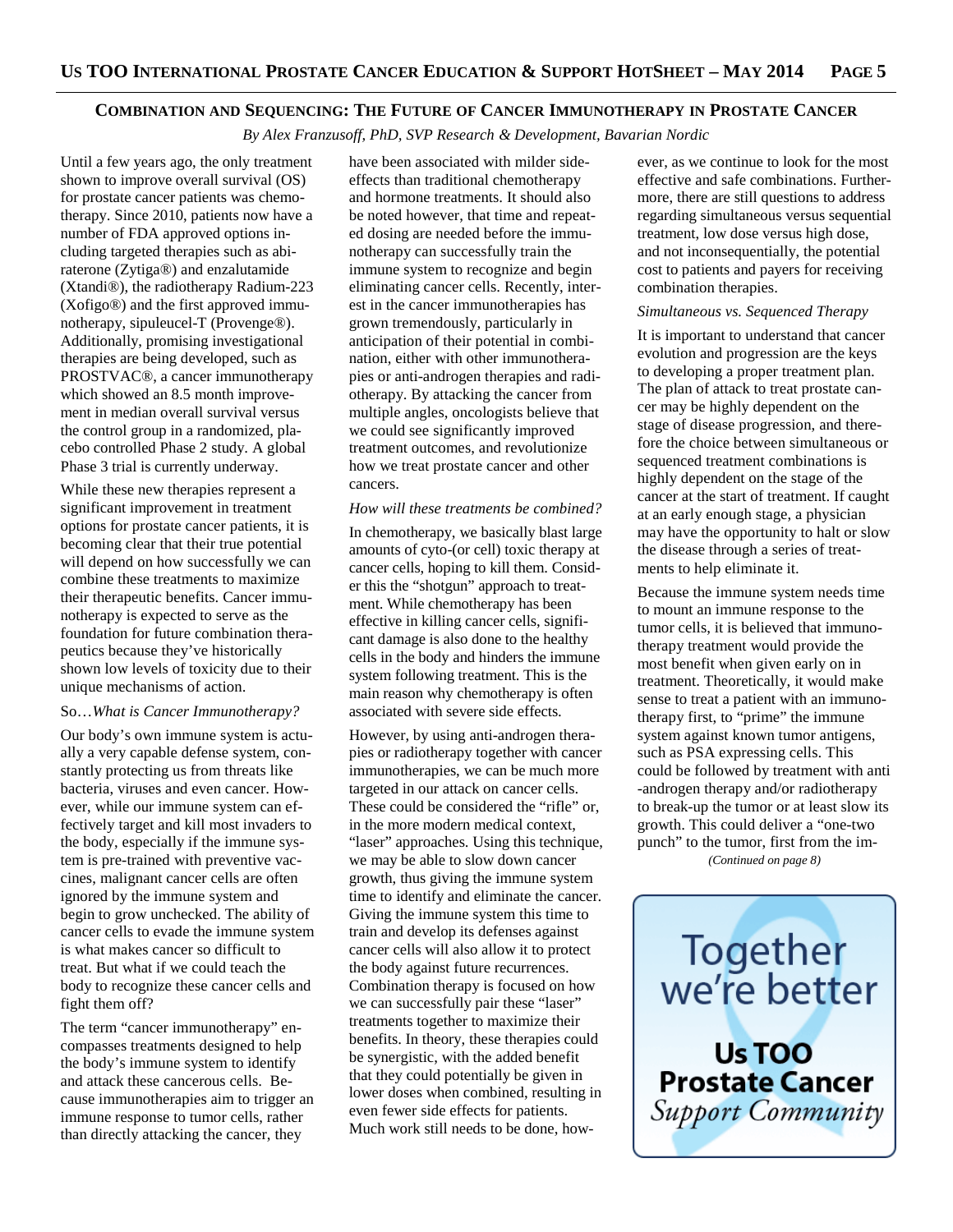## P**RIMARY ADT OF NO BENEFIT**

*(Continued from page 1)* 

higher baseline PSA values, were more likely to have Gleason grade  $\geq$ 7, more likely to have stage ≥T2b disease at diagnosis, and more likely to meet AUA criteria for intermediate or high-risk disease (versus low-risk).

The data showed that 49 percent of the ADT group died during follow-up versus 28 percent of the no-ADT group. After adjustment for imbalances in baseline characteristics, the mortality difference did not achieve statistical significance. A propensity-matched analysis also showed no difference in survival between the ADT and no-ADT groups.

Similarly, prostate cancer-specific mortality (13 percent versus 5 percent) did not differ significantly in a conventionally adjusted analysis (HR 1.03) or propensity-matched analysis (HR 1.01). The ADT group also had a nonsignificant higher mortality associated with other cancers and cardiovascular disease.

"Our main conclusion is that primary ADT does not seem to be an effective strategy as an alternative to no therapy among men diagnosed with clinically localized prostate cancer who are not receiving curative-intent therapy," the authors noted. "The risks of serious adverse events and the high costs associated with its use mitigate against any clinical or policy rationale for primary ADT use in these men."

The analysis counters most of the assumptions that have formed the basis for use of primary ADT, according to Charles J. Ryan, MD, of the University of California San Francisco.

"There has been a historical assumption that use of primary ADT would be something that would control the cancer in men who don't want RP or RT," stated Ryan, a spokesperson for the American Society of Clinical Oncology. "I think, in many cases, it [primary ADT] was done without a lot of thought.

"I don't think this will impact somebody's decision to do active surveillance," he added. "I think it should impact clinicians' decision to use hormonal therapy in lieu of local therapy in men who do choose active surveillance."

*MedPage Today, 17 March 2014* 

## **PSA SCREENING TESTS DOWN**

*(Continued from page 1)* 

To evaluate the possibility of a generalized trend in use of screening tests, the authors evaluated 250,602 cholesterol tests ordered for men during the same time period.

From January 2008 to March 2009, the frequency of testing increased significantly (P<0.001), consistent with patterns dating back to the widespread adoption of PSA testing in the 1990s. Following publication of U.S. and European clinical trial results in 2009, use of PSA screening tests decreased significantly until May 2012, when the USPSTF recommended against routine screening (P<0.001).

Publication of the screening-trial results was associated with a significant decrease in orders for screening PSA tests at urban/academic centers (P<0.05) but not at suburban or rural hospitals. Following the USPSTF decision in 2012, orders for screening PSA tests decreased significantly at rural hospitals (P<0.001). Requests for screening tests decreased at suburban facilities but not significantly so.

Internists accounted for 64.9 percent of all tests ordered during the 5-year period, followed by family physicians (23.7 percent), urologists (6.1 percent), and oncologists (1.3 percent). Test orders declined across the board after publication of the trial results and accelerated following the USPSTF announcement, except among family physicians. The largest decrease occurred among urologists.

Despite finding evidence of a significant decline in orders for PSA screening tests, the authors offered a cautious interpretation.

"Overall, we believe that although we detected a statistically significant decrease in PSA use with time, the absolute decrease was small and the clinical significance of our findings is uncertain," Abouassaly and colleagues concluded. "Further study is needed to determine the long-term effects of these recommendations on the screening, diagnosis, treatment, and prognosis of this prevalent malignancy."

*MedPage Today, 18 March 2014* 

# **BIOMARKER FOR RESISTANCE TO ENZALUTAMIDE IN PROSTATE CANCER**

A new biomarker may help predict resistance to enzalutamide (Xtandi®) in men with prostate cancer, according to data presented at the American Association for Cancer Research (AACR).

"The biomarker is androgen-receptor splice variant-7 (AR-V7), a truncated form of the androgen-receptor protein that lacks the ligand-binding domain targeted by Xtandi but remains constitutively active as a transcription factor," explained Emmanuel Antonarakis, MD, assistant professor of oncology at the Johns Hopkins Sidney Kimmel Comprehensive Cancer Center in Baltimore.

Researchers used quantitative RT-PCR to test circulating tumor cells (CTCs) for the presence or absence of AR-V7 in 31 men with metastatic castration-resistant prostate cancer (mCRPC) beginning Xtandi. Of the 31 men, 12 (38.7 percent) had detectable AR-V7 mRNA in their CTCs. PSA response rates were worse in men testing AR-V7-positive than in those testing negative (0.0 percent vs 52.6 percent;  $P = 0.004$ .

Median PSA progression-free survival (PFS) was shorter in men testing positive for AR-V7 than those testing negative (1.4 vs 5.9 mo; hazard ratio [HR], 7.4; log rank P < 0.001), as was median PFS  $(2.1 \text{ vs } 6.1 \text{ mo}; HR; 8.5; P < 0.001).$ 

On a multivariable Cox regression analysis, the presence of AR-V7 (HR, 3.5; P  $= 0.027$ ), baseline PSA (HR, 1.01; P = 0.042), and prior response to abiraterone (HR, 5.4;  $P = 0.039$ ) were all independently predictive of PSA PFS. Researchers also found that AR-V7 (HR,  $3.7$ ;  $P = 0.026$ ) and prior abiraterone use (HR,  $8.7$ ; P = 0.049) were both independently predictive of PFS.

Even though results are early, "we believe these data have immediate clinical implications," Dr. Antonarakis said. "We suggest that patients with detectable AR-V7 in their CTCs be steered away from these AR targeting therapies, such as enzalutamide, and instead be offered options such as chemotherapy or radiation," he told attendees.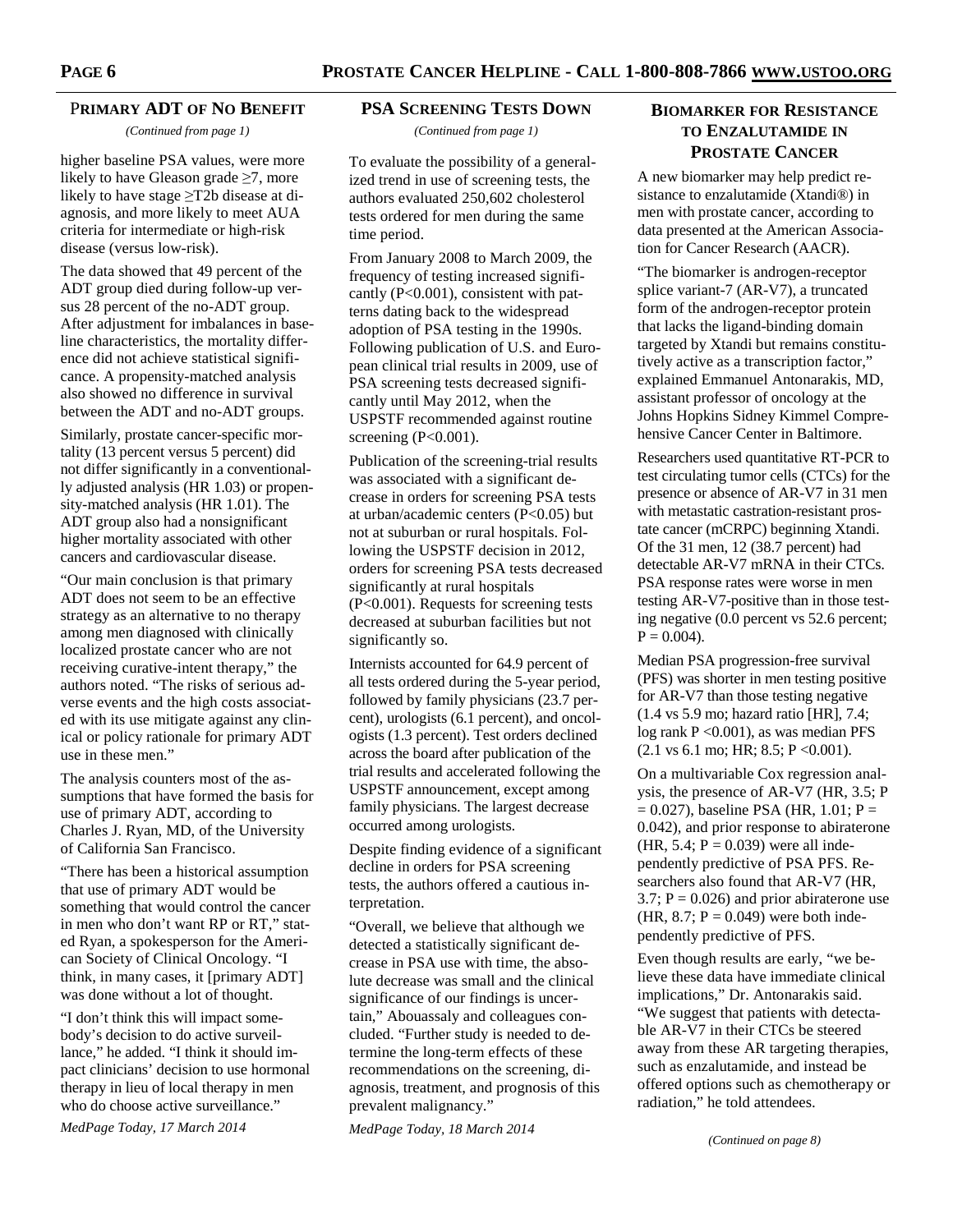# **DOCTOR CHODAK'S BOTTOM LINE** *(Ref Key: article #, page #, column #)*

Gerald Chodak, MD Author, *Winning the Battle Against Prostate Cancer*, Second Edition http://www.prostatevideos.com **Editor's note:** Us TOO has invited certain physicians and others to provide information and commentary for the *HotSheet* to enrich its content to empower the reader. This column contains the opinions and thoughts of its author and is not necessarily those of Us TOO International.

**a1p1c1** The problem about what to do about screening recommendations never seems to go away. The latest comes from the NCCN and is presented as a "middle ground." One can't help but wonder what part of their suggestion qualifies as middle. They make a recommendation not advocated either by the American Cancer Society or the U.S. Public Health Services Task Force (USPTF). Once again, the only study finding a benefit to screening started testing most men at age at age 55. Not one study has ever demonstrated a benefit from testing men starting at age 45. The authors say it is more evidence-based than their previous recommendation. Unfortunately, without any evidence for a reduction in mortality by testing at this early age, they are potentially subjecting many men to both unnecessary testing and treatment. Their recommended actions based on the initial PSA level is also not based on any mortality data. They also recommend that men have a biopsy if their PSA is above 3 ng/mL without discussing PSA velocity at all. This too, will result in many men getting unneeded biopsies. As for the age to stop screening, their criteria vary but again they are not consistent with the evidence-based guidelines of the USPSTF or American Cancer Society.

**The Bottom Line:** The NCCN guidelines for testing men beginning at age 45 are not supported by any evidence for a reduction in cancer mortality; and before getting tested men should be made aware of this shortcoming.

**a2p1c2** Is androgen deprivation therapy (ADT) helpful in men with localized prostate cancer? This important question has never been tested in a properly designed study. Now, a study by Potosky and co-workers suggests that ADT is NOT effective for localized disease, meaning it does not reduce prostate cancer mortality. Unfortunately, the study is retrospective and uncontrolled. As happens in most uncontrolled trials, the study groups were not balanced. As the authors stated, the men receiving ADT were older, had a higher PSA, were more likely to have grade 7 or higher, have

stage T2b or higher, and were less likely low risk. With so many differences, any findings from this study are suspect. There is simply no way to draw any conclusions about ADT from this study.

**The Bottom Line:** A study suggesting that ADT was not an effective treatment for localized disease does not provide reliable information and therefore this study is not useful for assessing the value of this treatment in this patient group

**a3p1c3** Given the changing recommendations for screening, the question is whether doctors are changing their practice of routinely ordering a PSA test. The study by Abouassaly et al suggests that PSA testing has been declining over the past several years, at least in Cleveland. Whether this has occurred nationally is unclear at this time.

**The Bottom Line:** Despite the recommendations by the USPSTF, many doctors and men are still choosing to be tested believing that getting tested does not require treatment to occur if cancer is found. An important question for health care regulators is whether the money being spent to perform these tests and follow-up care could be better utilized.

**a4,5;p2;c2,3** Men with residual cancer following RT have a number of treatment options, including salvage cryotherapy, RP and High Intensity Focused Ultrasound (HIFU). Is one better than the other? Friedlander and co-workers conducted a retrospective analysis using SEER-Medicare linked data to compare salvage RP and salvage cryotherapy, and Song et al conducted a small, retrospective study on men undergoing HIFU. In the first study, better outcomes and lower costs occurred with salvage cryotherapy compared to RP. However, as has often been written in this column, the validity of these findings is unclear due to the retrospective design and results could simply be due to different characteristics of the two groups. For example, there was an unequal proportion of men who had brachytherapy, brachytherapy + external beam RT, and pre-treatment ADT. The study of HIFU only included

a heterogeneous cohort of 13 men and follow-up is too short. The only way to determine the relative benefits of these three salvage therapies is by conducting a prospective, randomized trial using survival as the primary outcome.

**The Bottom Line:** Neither study provides useful data for determining the relative merits of any of these salvage therapies in men failing RT.

**a6p4c1** Considerable effort is being directed toward risk assessment to identify the best men for prostate cancer screening. Obtaining a baseline PSA starting at age 45 combined with family history and race are the three factors being used. The study by Vertosick et al attempts to determine the proportion of cancer deaths associated with each of these factors and they found that PSA level at age 45 was the most important factor. That may explain, in part, why some groups such as NCCN are recommending this be done in all men. Two problems must be addressed with this approach. First, as stated earlier, no data has yet demonstrated that screening men at age 45 will result in a significant drop in mortality in those men. The fundamental issue is whether a high percentage of those men have an aggressive cancer that already has microscopic spread by that time. The recent findings from the Scandinavian trial of WW vs. RP provide support for this concern because surgery did not alter prostate cancer mortality in high risk men.

**The Bottom Line:** The PSA test may be inadequate for finding the bad cancers early enough to make a difference in many of the men at risk for dying from this disease. Better markers are needed.